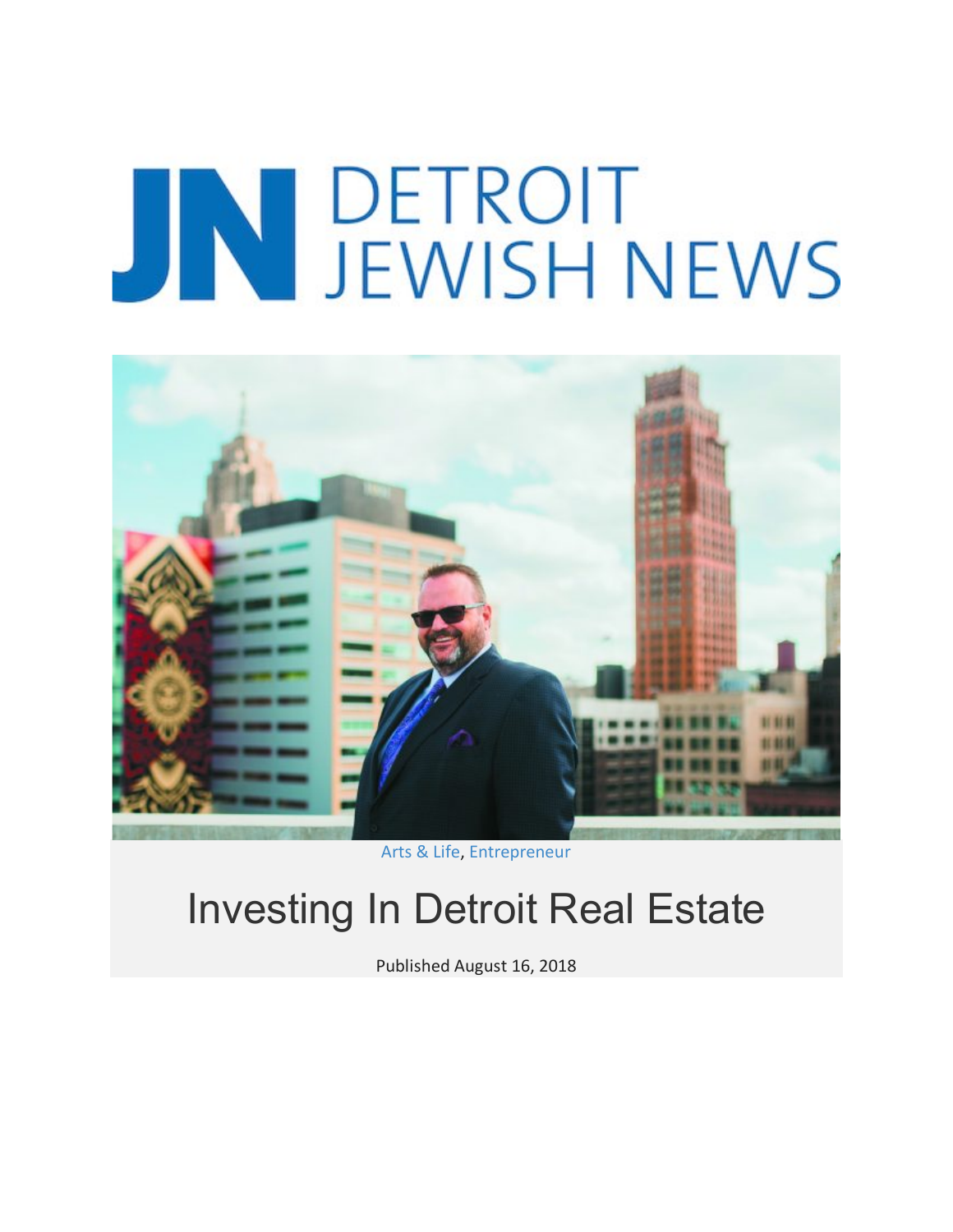## **Brent Maxwell inspires Israelis to build up the Motor City.**

Brent Maxwell has always believed in Detroit's potential. Even when world media portrayed the Motor City as a dying enclave, he knew it would one day come back in a big way.

The managing director of IPS Realty, a real estate investment firm focused on Detroit neighborhoods, persevered even through the recent recession. Today, his company buys singlefamily homes, multi-family apartment buildings and whole residential blocks in need of rebirth, thanks to the support and resources of investors from around the world, including five different groups of investors from Israel.

"Local Jews built Detroit," says Maxwell, whose father came from Jewish roots. Indian Village residents, Maxwell and his family celebrate Jewish holidays and do Tashlich on Belle Isle every year.

"Israelis like Detroit because it's a big city. They have friends and family here, and the investment opportunities for a city with a rich Jewish history are vast. The returns they can realize here they could not find in Israel today."

Indeed, Jeremy Cronin, one of Maxwell's investors, originally from Herzliya, Israel, says, "The potential upside in Detroit is pretty big. It's a big step to invest in properties in the U.S. for someone who's not living there. The challenge is in actually managing the property, especially if it's a rental. It's essential for anyone who decides to make an investment in the area to find someone on the ground who can take care of everything."

That's where Maxwell comes in.

He corrals a group of investors to pony up to support a purchase of properties. Once they are acquired, Maxwell's company rehabs those in need of it and either finds tenants and handles management or sells the appreciated properties for a profit. IPS investors typically see returns between 10 percent and 20 percent, Maxwell says.

IPS investors do not just come from abroad. Maxwell says he's pulling in people from near and far, including Oakland County. The draw is both the potential for return on investment and a passion for rebuilding Detroit.

"There's some serious appreciation going on in areas of Detroit," Maxwell says. "If you don't sell, you don't realize that. The income potential is strong."

The Israelis who invest with IPS "love the appreciation potential, and everyone who comes here falls in love with the city," Maxwell says. In Israel today, real estate investment is a high-stakes, high-cost game. Comparing it to Los Angeles, Maxwell says in Israel, "you can buy real estate for appreciation, but not for income."

The Israelis who invest with Maxwell are great partners, he says.